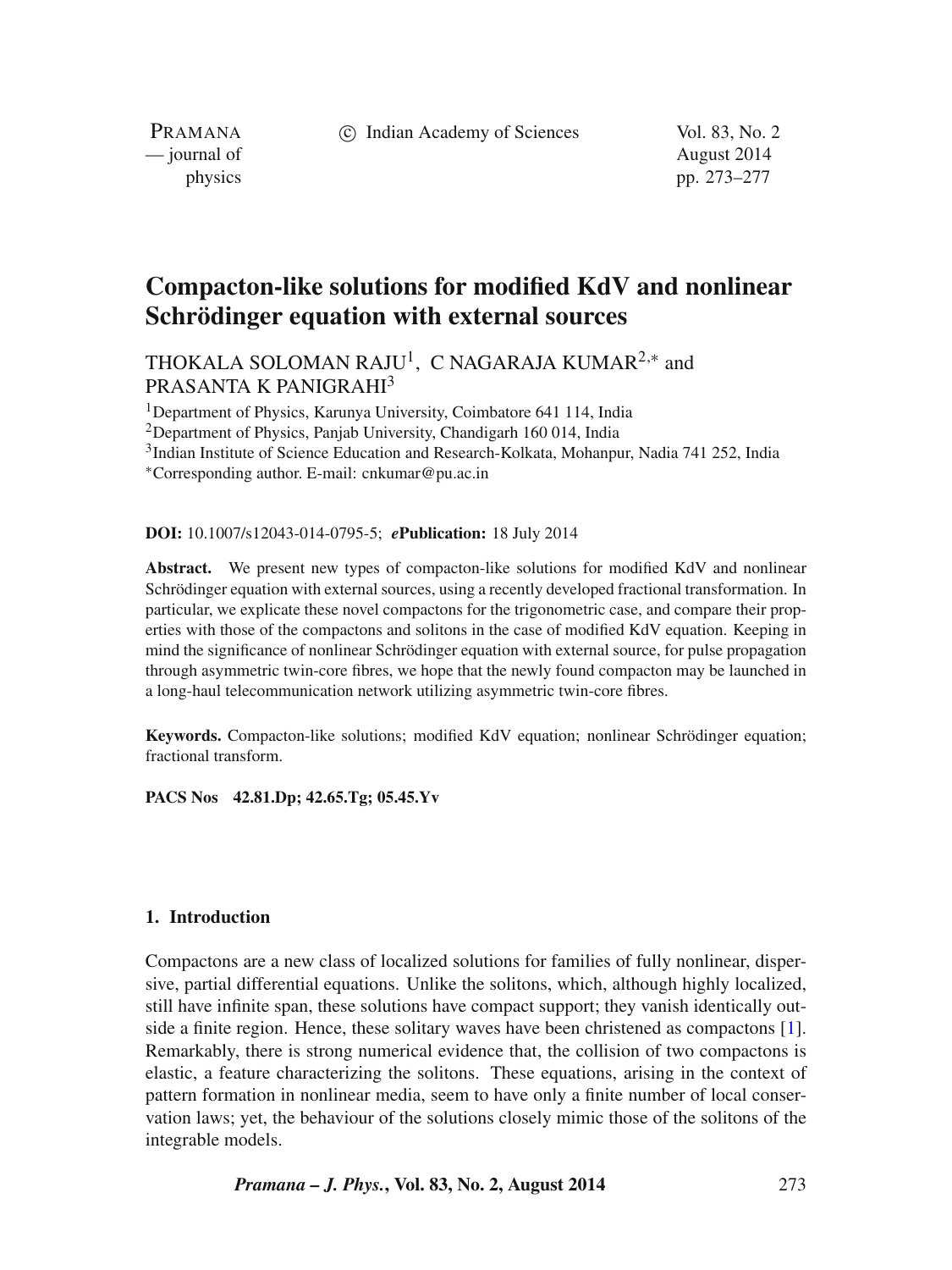The first two-parameter family of fully nonlinear, dispersive equations admitting compacton solutions, are of the form,

<span id="page-1-0"></span>
$$
u_t + (u^m)_x + (u^n)_{3x} = 0, \quad m > 0, \quad 1 < n < 3,
$$
 (1)

with  $u_t \equiv \partial u/\partial t$  and  $u_x \equiv \partial u/\partial x$ . These equations are formed in the process of understanding the role of nonlinear dispersion, in the formation of structures like liquid drops [\[2\]](#page-4-1). The compacton solution of  $K(2, 2)$  reads as

$$
u_{\rm c} = \frac{4\lambda}{3}\cos^2\left(\frac{x-\lambda t}{4}\right),\tag{2}
$$

when  $|x - \lambda t| < 2\pi$  and  $u_c = 0$ , otherwise.

Unlike the solitons, the width here is independent of velocity; however, the amplitude depends on it. It has been shown that, *K(*2*,* 2*)* admits only four local conservation laws. Some of the other representative compactons are

$$
u_{\rm c} = [37.5\lambda - (x - \lambda t)^2]/30\tag{3}
$$

and

$$
u_{\rm c} = \pm \sqrt{[3\lambda/2]} \cos((x - \lambda t)/3). \tag{4}
$$

These are the solutions of  $K(3, 2)$  and  $K(3, 3)$  equations, respectively.

The  $K(m, n)$  family cannot be derived from a first-order Lagrangian, except for  $n = 1$ [\[3\]](#page-4-2). A generalized sequence of KdV-like equations, which could be given a Lagrangian formulation, have also been shown to admit compacton solutions. These equations

$$
u_t + u_x u^{l-2} + \alpha [2u_{3x} u^p + 4pu^{p-1} u_x u_{2x} + p(p-1)u^{p-2}(u_x)^3] = 0, \quad (5)
$$

have the same terms as in eq.  $(1)$ ; the relative weights of the terms are different. Further generalizations to one-parameter generalized KdV equation [\[4\]](#page-4-3) and two-parameter odd order KdV equations [\[5\]](#page-4-4) enlarged the class of evolution equations, which admitted solutions with compact support. These types of solutions have also appeared in the context of baby Skyrmions [\[6\]](#page-4-5).

The stability of the compacton solutions was considered in [\[7\]](#page-4-6); it was shown by linear stability analysis as well as by Lyapunov stability criterion that, these solutions are stable for arbitrary values of nonlinear parameters. Recently, in [\[8\]](#page-4-7), envelope compacton and solitary pattern solutions of a generalized NLSE were described. Also, envelope compactons and solitary patterns were studied [\[9\]](#page-4-8). More recently, new exact special solutions including compactons in a generalized NLSE model were studied [\[10\]](#page-4-9).

None of the evolution equations possessing compacton solutions have been shown to be integrable; in fact, some are non-integrable and possess only a finite number of conserved quantities. Hence, it is of great interest to search for compacton-like solutions of integrable nonlinear equations. In particular, one would like to compare their properties with the solitons on one hand, and the compactons on the other. Furthermore, the possibility of these compact solutions arising from the nonlinear equations, relevant for physical problems, will make them amenable for experimental detection.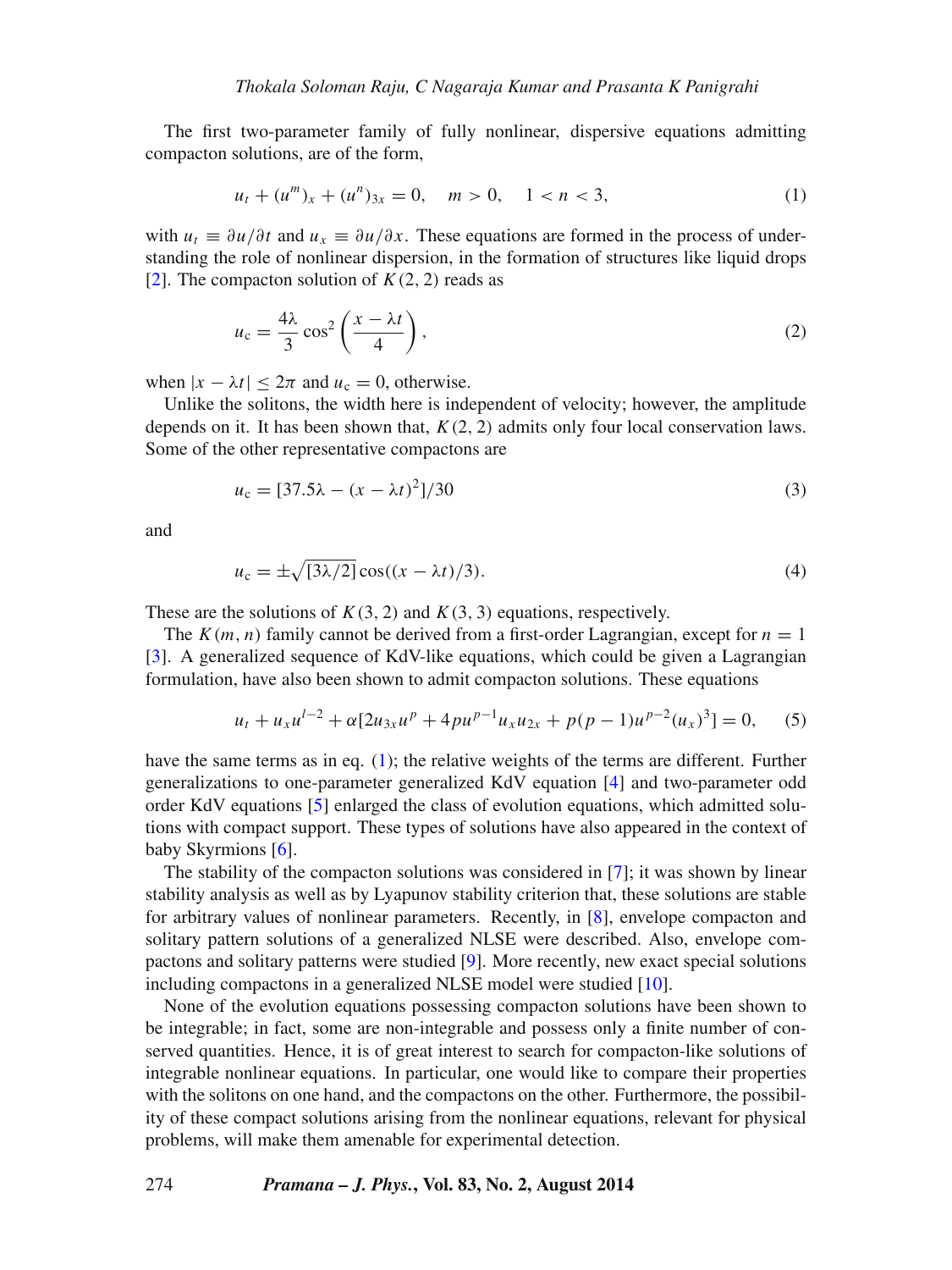#### **2. Compacton-like solution for MKdV equation**

Here, we first show the existence of fractional-transform solutions to modified KdV (MKdV) equation [\[11\]](#page-4-10),

$$
u_t + u^2 u_x + u_{3x} = 0. \t\t(6)
$$

We start with a fractional transfrom

$$
u(\xi) = \frac{A + Bf^2}{1 + Df^2},\tag{7}
$$

where the travelling wave variable  $\xi = x - 4k^2t$  and the determinant of the fractional transform should not be zero. Then *f* can be chosen as any of the twelve Jacobian elliptic functions and exact solutions of the MKdV equation can be found. For demonstrating the existence of compacton-like solution for this equation, we choose  $f = cn(\xi, m)$  and obtain the following trigonometric solution:

$$
u_{\rm p}(x,t) = \frac{\sqrt{32}}{3}k \frac{\cos^2 k\xi}{(1 - \frac{2}{3}\cos^2 k\xi)}.
$$
\n(8)

One immediately notices that, the mKdV equation supports a compacton solution,

$$
u_{c}(x,t) = \frac{\sqrt{32}}{3}k \frac{\cos^{2}k\xi}{(1 - \frac{2}{3}\cos^{2}k\xi)}\Theta,
$$
\n(9)

where

$$
\Theta = \left[ \theta \left( \xi + \frac{\pi}{2k} \right) - \theta \left( \xi - \frac{\pi}{2k} \right) \right],
$$

if a source term of the following type

$$
\Pi = 2\frac{\sqrt{32}}{3}kk^3 \left[ \delta \left( \xi + \frac{\pi}{2k} \right) - \delta \left( \xi - \frac{\pi}{2k} \right) \right]
$$
(10)

is included in the MKdV equation.

Note that, for this compact solution, both the width and amplitude are proportional to the square root of the velocity. This behaviour is reminiscent of the solitons. Though the second derivative of the solution is discontinuous at the boundaries, it is a strong solution of the equation of motion, a feature similar to the compactons. We would like to point out that,  $u_c(x, t)$ , when unconstrained, is a periodic solution of the MKdV equation, which to the best of our knowledge, has not appeared in earlier works. Judicious truncation of the periodic solution, by confining it to the fundamental strip, gives compact support for this solution.

The Hamiltonian from which MKdV equation can be derived by the variational principle,

$$
H = \frac{1}{2} \int_{-\infty}^{\infty} u_x^2 dx - \frac{1}{12} \int_{-\infty}^{\infty} u^4 dx + \frac{1}{2} \int_{-\infty}^{\infty} u \Pi dx,
$$
 (11)

and the momentum expression given by

$$
P = \frac{1}{2} \int_{-\infty}^{\infty} u^2 dx,
$$
\n(12)

*Pramana – J. Phys.***, Vol. 83, No. 2, August 2014** 275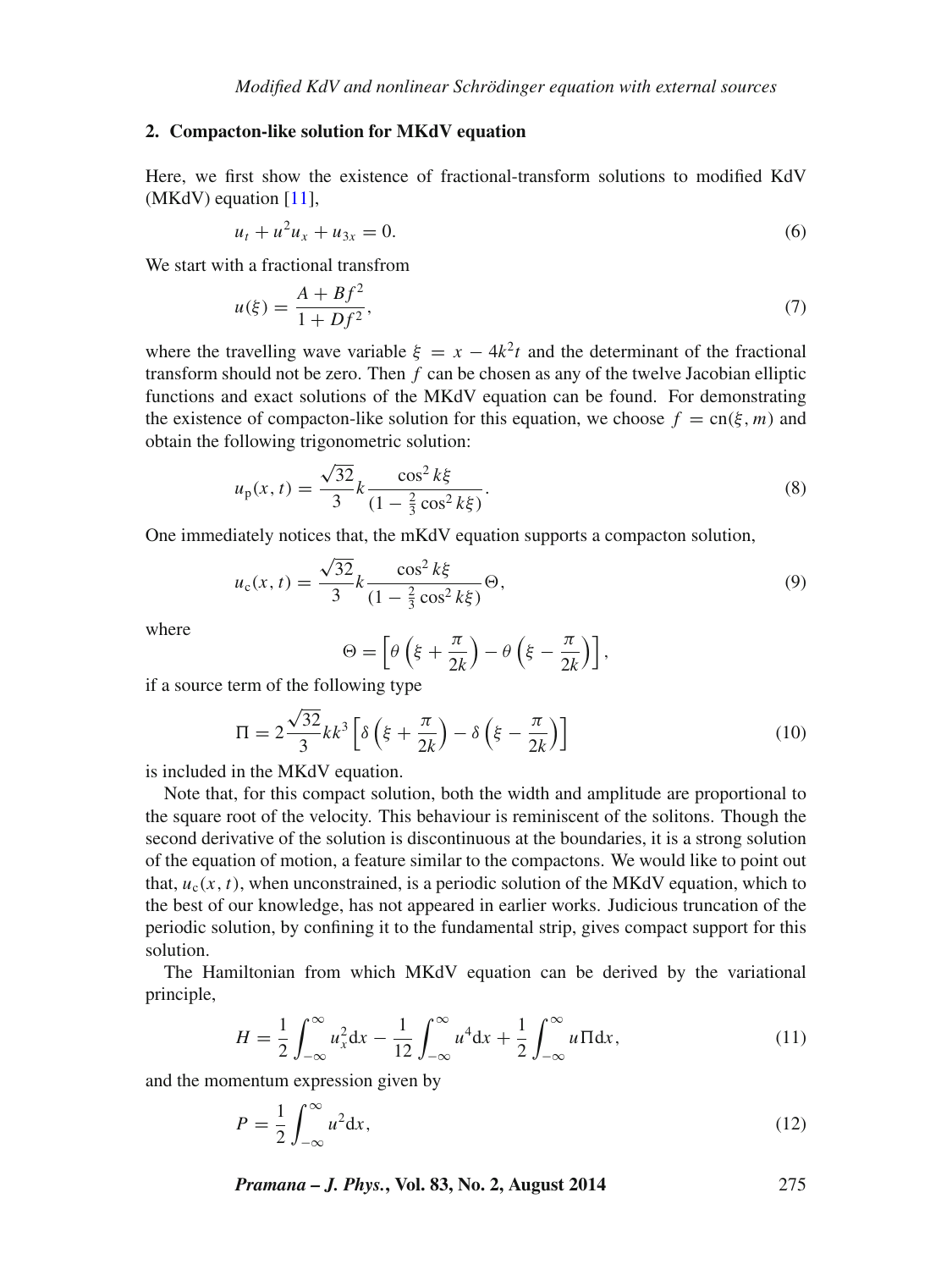are well defined at the edges.

Explicitly, for the above solution, the energy and momentum are given, respectively by  $E_c = - (16/3)\pi k^3 + 2.07\pi$  and  $P_c = -4\pi k$ . For the soliton solution of the MKdV equation

$$
u_s(x, t) = \sqrt{6} k \operatorname{sech}k(x - k^2 t), \tag{13}
$$

the corresponding quantities are  $E_s = -2k^3$  and  $P_s = 6k$ . Hence, the compacton for positive values of *k* has lower energy compared to the soliton. The situation is opposite for negative values of *k*. Other conserved quantities, involving the even derivatives of the solutions, are not well defined at the boundaries. In this sense, these solutions are similar to compactons.

## **3. Compacton-like solution for nonlinear Schrödinger equation with an external source**

Next, we show that this compacton-like solution of the MKdV equation is also a strong solution of the nonlinear Schrödinger equation (NLSE) if an appropriate source term is included.

The NLSE with an external source reads [\[12\]](#page-4-11) as

$$
iq_t + \frac{1}{2}q_{xx} + |q|^2 q - \eta = 0.
$$
 (14)

Using the following ansatz,

$$
q(x,t) = e^{i[\psi(\xi') - \omega t]} a(\xi),\tag{15}
$$

where  $\xi' = x - vt$ , and choosing the source term as  $\eta(\xi') = K \tilde{\Pi} e^{i[\psi(\xi') - \omega t]}$ , we can separate the real and the imaginary parts of the equation as

$$
v\psi'a + \omega a + \frac{a''}{2} - \frac{{\psi'}^2 a}{2} + a^3 - K\tilde{\Pi} = 0,
$$
\n(16)

$$
-va' + \frac{\psi''a}{2} + \psi'a' = 0.
$$
 (17)

<span id="page-3-0"></span>Equation [\(17\)](#page-3-0) can be straightforwardly solved to give

$$
\psi' = v + \frac{P}{a^2},\tag{18}
$$

where *P* is the integration constant. Choosing  $P = 0$ , we arrive at the following solutions for the functions  $\psi(\xi')$  and  $a(\xi')$ :

$$
\psi(\xi') = v\xi'
$$
 (19)

and

$$
a(\xi') = \left(\frac{16K}{27}\right)^{1/3} \frac{\cos^2[(\frac{27}{16})^{1/6} K^{1/3}\xi']}{(1 - \frac{2}{3}\cos^2[(\frac{27}{16})^{1/6} K^{1/3}\xi'])}\tilde{\Pi},\tag{20}
$$

where

$$
\tilde{\Pi} = \left[\theta \left(\xi' + \frac{\pi}{2k}\right) - \theta \left(\xi' - \frac{\pi}{2k}\right)\right].
$$

### 276 *Pramana – J. Phys.***, Vol. 83, No. 2, August 2014**